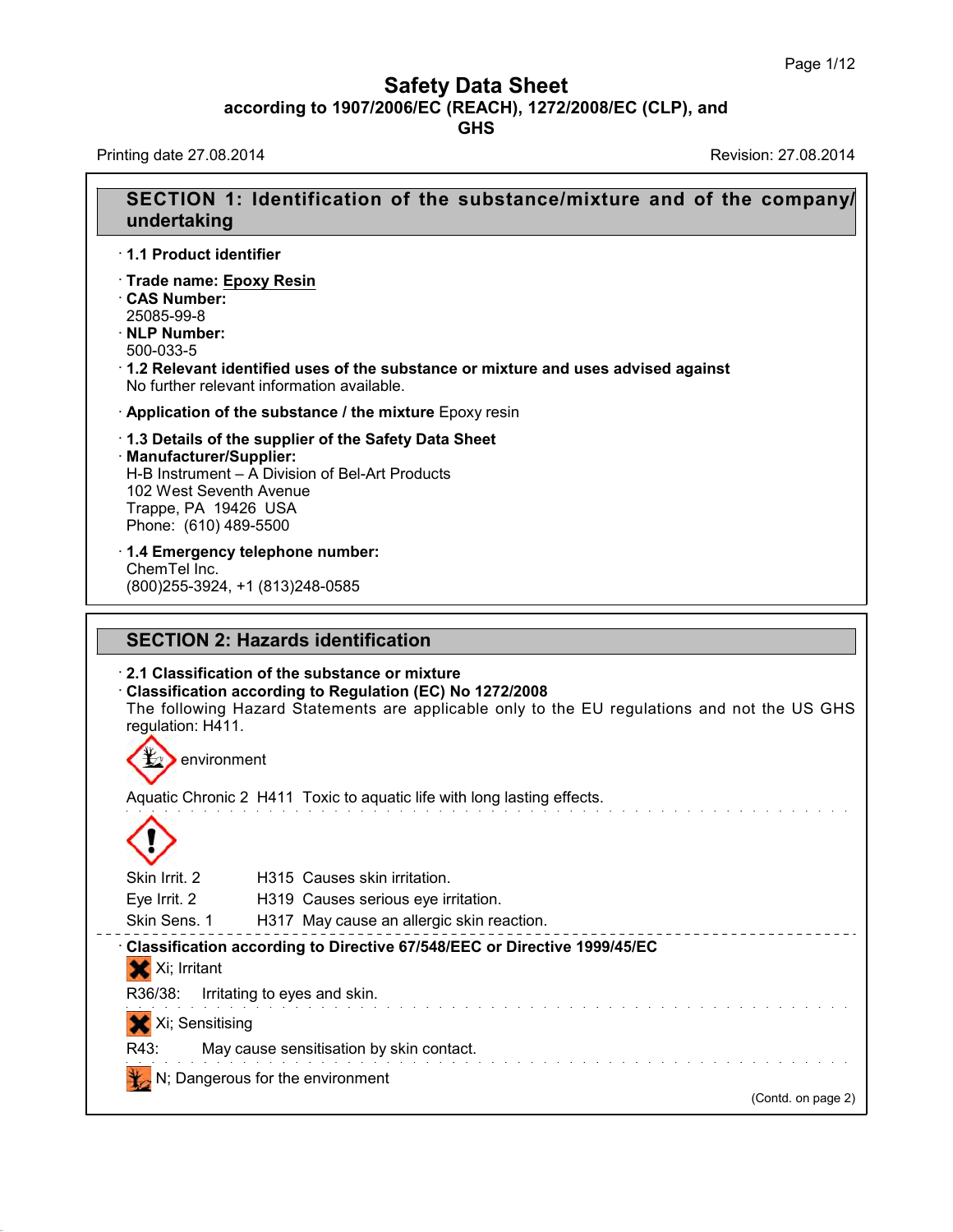## **Safety Data Sheet**<br> **according to 1907/2006/EC (REACH), 1272/2008/EC (CLP), and**<br> **GHS** Safety Data Sheet<br>according to 1907/2006/EC (REACH), 1272/2008/EC (CLP), and<br>Printing date 27.08.2014<br>Frade name: Enoxy Pesin

39.1.1

|                                                                                                                                                                                                                                                                                                                                                                                                                                                                                                                                                                                                                                                                                                                                                                                                                                                                                                                                                                                                                                                                                                                  | according to 1907/2006/EC (REACH), 1272/2008/EC (CLP), and<br><b>GHS</b> |  |
|------------------------------------------------------------------------------------------------------------------------------------------------------------------------------------------------------------------------------------------------------------------------------------------------------------------------------------------------------------------------------------------------------------------------------------------------------------------------------------------------------------------------------------------------------------------------------------------------------------------------------------------------------------------------------------------------------------------------------------------------------------------------------------------------------------------------------------------------------------------------------------------------------------------------------------------------------------------------------------------------------------------------------------------------------------------------------------------------------------------|--------------------------------------------------------------------------|--|
| Printing date 27.08.2014                                                                                                                                                                                                                                                                                                                                                                                                                                                                                                                                                                                                                                                                                                                                                                                                                                                                                                                                                                                                                                                                                         | Revision: 27.08.2014                                                     |  |
| <b>Trade name: Epoxy Resin</b>                                                                                                                                                                                                                                                                                                                                                                                                                                                                                                                                                                                                                                                                                                                                                                                                                                                                                                                                                                                                                                                                                   |                                                                          |  |
| Toxic to aquatic organisms, may cause long-term adverse effects in the aquatic environment.<br>R51/53:<br>· Information concerning particular hazards for human and environment: Not applicable.                                                                                                                                                                                                                                                                                                                                                                                                                                                                                                                                                                                                                                                                                                                                                                                                                                                                                                                 | (Contd. of page 1)                                                       |  |
| 2.2 Label elements<br>Labelling according to Regulation (EC) No 1272/2008<br>The substance is classified and labelled according to the CLP regulation.<br>· Hazard pictograms                                                                                                                                                                                                                                                                                                                                                                                                                                                                                                                                                                                                                                                                                                                                                                                                                                                                                                                                    |                                                                          |  |
| This pictogram only applicable for EU regulations. Not for use in the United States (OSHA GHS).                                                                                                                                                                                                                                                                                                                                                                                                                                                                                                                                                                                                                                                                                                                                                                                                                                                                                                                                                                                                                  |                                                                          |  |
| GHS07 GHS09                                                                                                                                                                                                                                                                                                                                                                                                                                                                                                                                                                                                                                                                                                                                                                                                                                                                                                                                                                                                                                                                                                      |                                                                          |  |
| <b>Signal word Warning</b>                                                                                                                                                                                                                                                                                                                                                                                                                                                                                                                                                                                                                                                                                                                                                                                                                                                                                                                                                                                                                                                                                       |                                                                          |  |
| · Hazard-determining components of labelling:<br>Reaction products of Epichlorohydrin and Bisphenol A<br><b>Hazard statements</b><br>The following Hazard Statements are applicable only to the EU regulations and not the US GHS<br>regulation: H411.<br>H315 Causes skin irritation.<br>H319 Causes serious eye irritation.<br>H317 May cause an allergic skin reaction.<br>H411 Toxic to aquatic life with long lasting effects.<br>· Precautionary statements<br>P280<br>Wear protective gloves / eye protection.<br>P264<br>Wash thoroughly after handling.<br>P305+P351+P338 IF IN EYES: Rinse cautiously with water for several minutes. Remove contact lenses, if<br>present and easy to do. Continue rinsing.<br>If skin irritation or rash occurs: Get medical advice/attention.<br>P333+P313<br>P337+P313<br>If eye irritation persists: Get medical advice/attention.<br>P <sub>501</sub><br>Dispose of contents/container in accordance with local/regional/national/international<br>regulations.<br>· Hazard description:<br>· WHMIS-symbols:<br>D2B - Toxic material causing other toxic effects |                                                                          |  |
|                                                                                                                                                                                                                                                                                                                                                                                                                                                                                                                                                                                                                                                                                                                                                                                                                                                                                                                                                                                                                                                                                                                  |                                                                          |  |
| NFPA ratings (scale 0 - 4)                                                                                                                                                                                                                                                                                                                                                                                                                                                                                                                                                                                                                                                                                                                                                                                                                                                                                                                                                                                                                                                                                       |                                                                          |  |
| Health $= 2$<br>Fire $= 1$                                                                                                                                                                                                                                                                                                                                                                                                                                                                                                                                                                                                                                                                                                                                                                                                                                                                                                                                                                                                                                                                                       |                                                                          |  |
| Reactivity = $0$                                                                                                                                                                                                                                                                                                                                                                                                                                                                                                                                                                                                                                                                                                                                                                                                                                                                                                                                                                                                                                                                                                 | (Contd. on page 3)                                                       |  |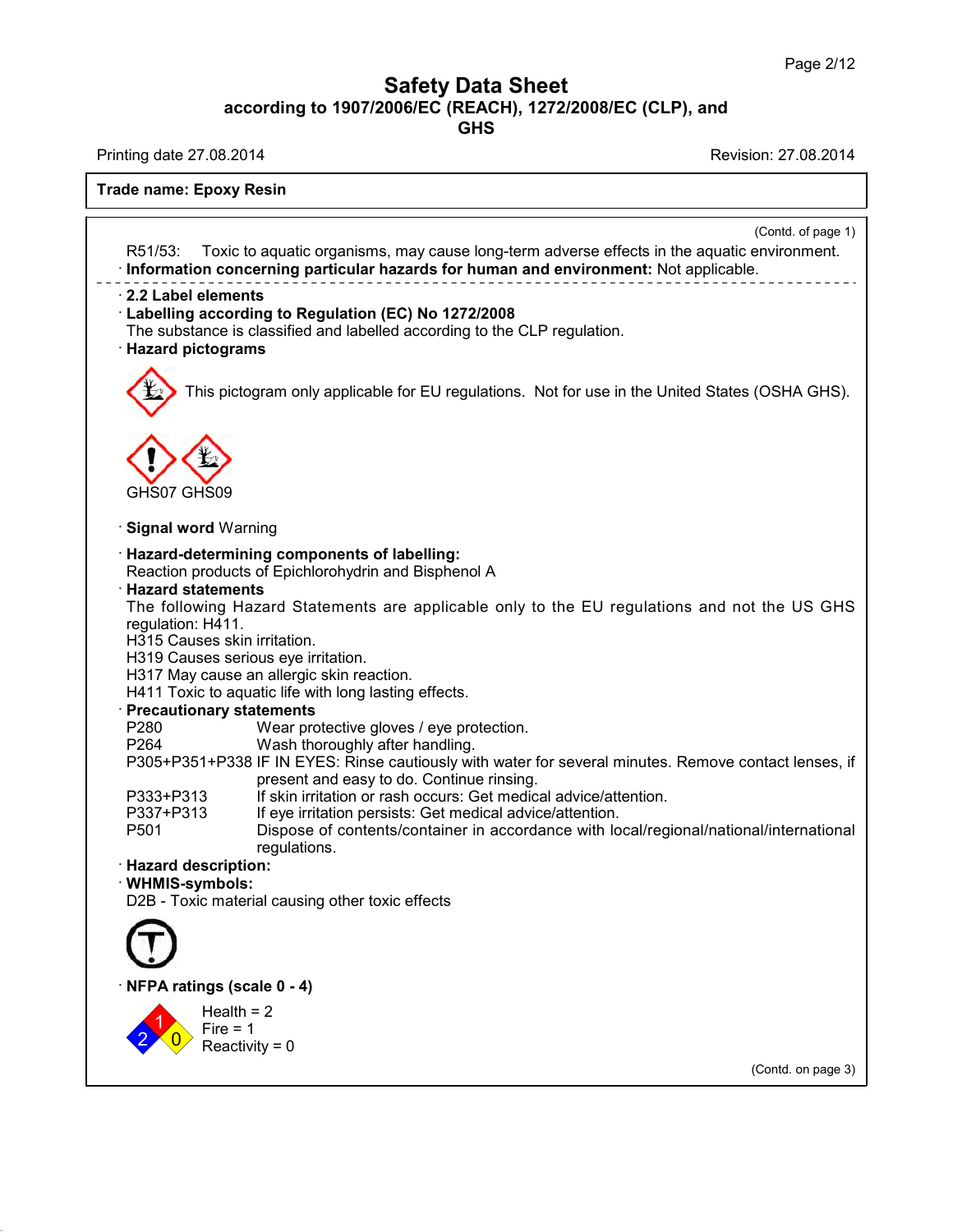### Safety Data Sheet<br><sub>006/EC (REACH), 1272/2008/EC (CLP),<br>GHS</sub> Page 3/12<br>**according to 1907/2006/EC (REACH), 1272/2008/EC (CLP), and<br><b>GHS**<br>Revision: 27.08.2014 **GHS** Safety Data Sheet<br>according to 1907/2006/EC (REACH), 1272/2008/EC (CLP), and<br>Printing date 27.08.2014<br>Frade name: Enoxy Pesin **Trade name: Epoxy Resin<br>
Trade name: Epoxy Resin<br>
Trade name: Epoxy Resin<br>
Trade name: Epoxy Resin<br>
Trade name: Epoxy Resin<br>
Trade name: Epoxy Resin<br>
Trade name: Epoxy Resin<br>
Trade name: Epoxy Resin<br>
Trade name: Epoxy Res**

 $\overline{(\text{Cond. of page 2})}$ 

# **ade name: Epoxy Resin<br>· HMIS-ratings (scale 0 - 4)**<br>· HEALTH 2 Health = 2

**HEALTH** 2 Hea FIRE REACTIVITY  $\boxed{0}$  Reactivity = 0  $1$  Fire = 1 ings (scale 0 - 4)<br>  $\frac{2}{1}$  Health = 2<br>
Fire = 1<br>
Reactivity = 0 **is (scale 0 - 4)**<br>Health = 2<br>Fire = 1<br>Reactivity = 0 is (scale 0 - 4)<br>Health = 2<br>Fire = 1<br>Reactivity = 0<br>Term Health Hazard Substan **HEALTH 2** Health = 2<br>
FIRE 1 Fire = 1<br>
REACTIVITY 0 Reactivity = 0<br> **HMIS Long Term Health Hazard Substances**<br>
Substance is listed. **EXALTH 2 Health = 2**<br>
FIRE Fire = 1<br> **REACTIVITY 0** Reactivity = 0<br> **HMIS Long Term Health Hazar**<br>
Substance is listed.<br> **2.3 Other hazards<br>
Results of PBT and vPvB asse<br>
PBT: Not applicable.** 

# **Example Transfer Mealth Hazard Substances<br>
Substance is listed.<br>
2.3 Other hazards<br>
Results of PBT and vPvB assessment<br>
PBT: Not applicable.<br>
YPvB: Not applicable**

• **HMIS Long Term Health Haz**<br>
Substance is listed.<br>
• **2.3 Other hazards**<br>
• **Results of PBT and vPvB as**<br>
• **PBT**: Not applicable.<br>
• **vPvB**: Not applicable.

### **SECTION 3: Composition/information on ingredients**<br> **SECTION 3: Composition/information on ingredients**<br> **SECTION 3: Composition/information on ingredients**<br>
3.1 Substances **SECTION 3: Compo:**<br>**3.1 Substances**<br>**CAS No. Description**<br>25085-99-8 Reaction proc **SECTION 3: Composition<br>
3.1 Substances<br>
CAS No. Description<br>
25085-99-8 Reaction products of<br>
Lentification number(s)** SECTION 3: Composition/information on ingredients<br>3.1 Substances<br>CAS No. Description<br>25085-99-8 Reaction products of Epichlorohydrin and Bisphenol A<br>Identification number(s)<br>NJ P Number: 500,033.5

**SECTION 3: Composition/**<br> **BECTION 3: Composition**<br> **CAS No. Description**<br> **EXECTION 25085-99-8 Reaction products of<br>
<b>REP Number: 500-033-5 3.1 Substances<br>
CAS No. Description<br>
25085-99-8 Reaction products of E<br>
<b>Hentification number(s)**<br>
NLP Number: 500-033-5 **CAS NO. Description**<br>25085-99-8 Reaction products of Epichlorohydrin and<br>**Identification number(s)**<br>**NLP Number:** 500-033-5<br>**SECTION 4: First aid measures**<br>4.1 Description of first aid measures

**RECTION 4: First aid measures**<br> **ECTION 4: First aid measures**<br> **A.1 Description of first aid measures**<br> **Ceneral information:** Immediately remove any clothing soiled by the product.<br> **After inhalation:** Supply fresh air; **SECTION 4: First aid measures**<br> **4.1 Description of first aid measures**<br> **General information:** Immediately remove any clothing soiled by the product.<br> **After inhalation:** Supply fresh air; consult doctor in case of compl 4.1 Description of first aid measures<br>General information: Immediately remove any clothin<br>After inhalation: Supply fresh air; consult doctor in case<br>After skin contact:<br>Do not pull solidified product off the skin.<br>Immediat 4.1 Description of first aid measures<br>
General information: Immediately remove any clothing soiled by the<br>
After inhalation: Supply fresh air; consult doctor in case of complain<br>
After skin contact:<br>
Do not pull solidified

If Seneral information: Immediately remove any clothin<br> **After inhalation:** Supply fresh air; consult doctor in case<br> **After skin contact:**<br>
Do not pull solidified product off the skin.<br>
Immediately wash with water and soa

After skin contact:<br>Do not pull solidified product off the skin.<br>Immediately wash with water and soap and ri<br>If skin irritation continues, consult a doctor.<br>After eye contact lenses if worn.<br>Rinse opened eye for several mi

Do not pull solidified product off the skin.<br>
Immediately wash with water and soap and rinse thoroughly.<br>
If skin irritation continues, consult a doctor.<br> **After eye contact:**<br>
Remove contact lenses if worn.<br>
Rinse opened If skin irritation continues, consult a doctor.<br> **After eye contact:**<br>
Remove contact lenses if worn.<br>
Rinse opened eye for several minutes under running water.<br> **After swallowing:**<br>
Rinse out mouth and then drink plenty o **Example 3 After eye contact:**<br>
Rinse opened eye for several minutes under running water. If symptoms persist, c<br> **After swallowing:**<br>
Rinse out mouth and then drink plenty of water.<br>
Do not induce vomiting; call for medic

Rinse out mouth and then  $\alpha$ <br>Do not induce vomiting; ca<br>**4.2 Most important symp**<br>Headache<br>Dizziness<br>Allergic reactions<br>Gastric or intestinal disorde<br>Nausea in case of ingestion

Do not induce vomiting; call for medical help immediate<br>4.2 Most important symptoms and effects, both act<br>Headache<br>Dizziness<br>Allergic reactions<br>Gastric or intestinal disorders when ingested.<br>Nausea in case of ingestion.<br>Ir

Headache

39.1.1

Dizziness<br>Allergic reactions

**4.2 Most important symptoms and Meadache<br>Dizziness<br>Dizziness<br>Allergic reactions<br>Gastric or intestinal disorders when in<br>Nausea in case of ingestion.<br>Irritant to skin and mucous membrane<br>Irritant to eves** Headache<br>Dizziness<br>Allergic reactions<br>Gastric or intestinal disorders when ingested.<br>Nausea in case of ingestion.<br>Irritant to skin and mucous membranes.<br>Irritant to eyes.<br>Hazards No further relevant information avails

Dizziness<br>
Allergic reactions<br>
Gastric or intestinal disorders when ingested.<br>
Nausea in case of ingestion.<br>
Irritant to skin and mucous membranes.<br>
Irritant to eyes.<br> **Hazards** No further relevant information available.

(Contd. on page 4)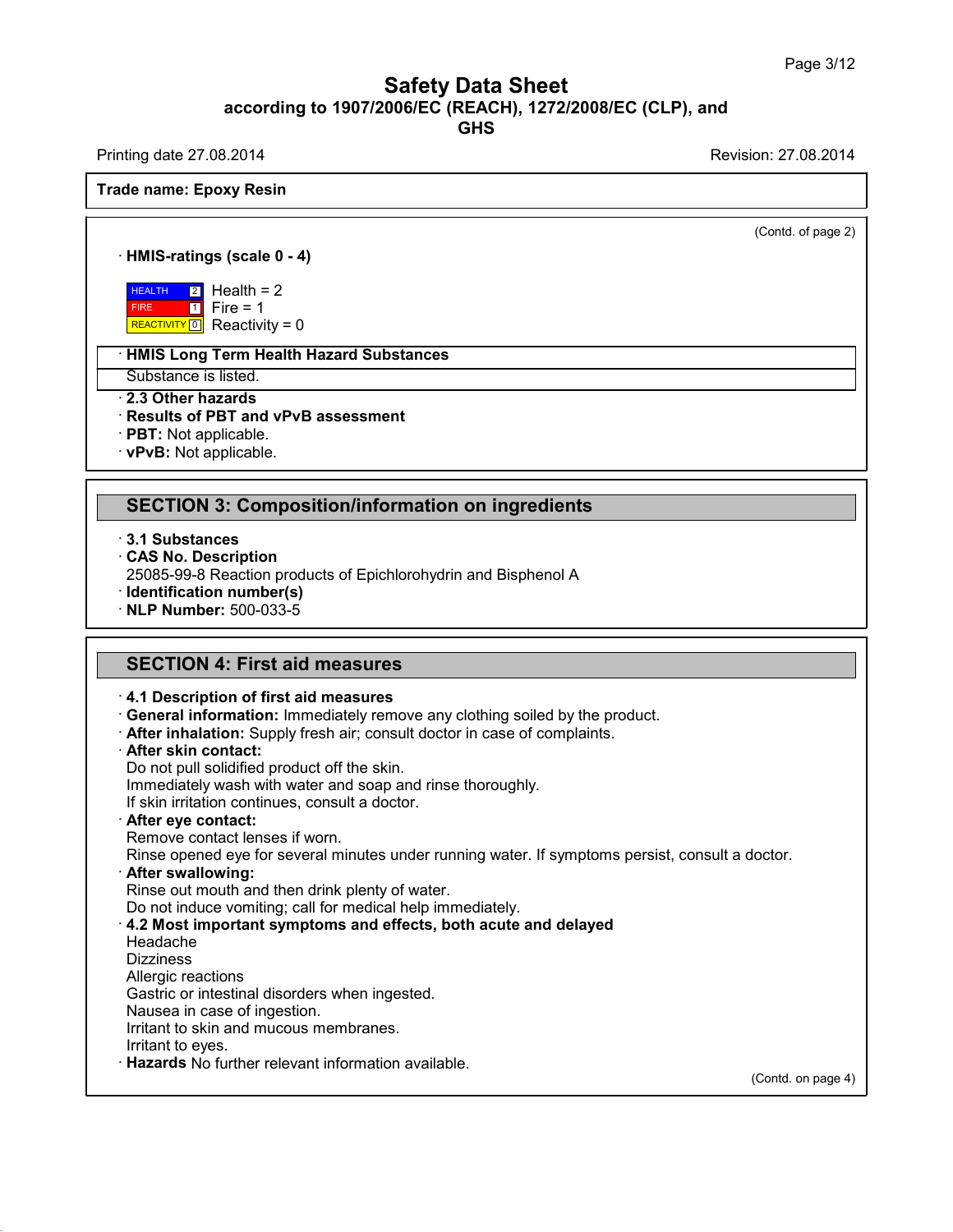## Safety Data Sheet<br><sub>006/EC (REACH), 1272/2008/EC (CLP),<br>GHS</sub> Page 4/12<br>**according to 1907/2006/EC (REACH), 1272/2008/EC (CLP), and<br>GHS<br>Revision: 27.08.2014<br>Revision: 27.08.2014** Safety Data Sheet<br>according to 1907/2006/EC (REACH), 1272/2008/EC (CLP), and<br>Printing date 27.08.2014<br>Frade name: Enoxy Pesin **Trade name: Epoxy Resin<br>
Trade name: Epoxy Resin<br>
Trade name: Epoxy Resin<br>
Trade name: Epoxy Resin<br>
Trade name: Epoxy Resin<br>
Trade name: Epoxy Resin<br>
Trade name: Epoxy Resin<br>
Trade name: Epoxy Resin<br>
Trade name: Epoxy Res**

**GHS**

 $\overline{(\text{Cond. of page 3})}$ 

<sup>1.3</sup><br>**Ade name: Epoxy Resin**<br>**4.3 Indication of any immediate medical attention and special treatment needed**<br>Treat skin and mucous membrane with antihistamine and corticoid preparations.<br>Contains Reaction products of Epi de name: Epoxy Resin<br>4.3 Indication of any immediate medical attention and special treatment needed<br>Treat skin and mucous membrane with antihistamine and corticoid preparations.<br>Contains Reaction products of Epichlorohydri Trade name: Epoxy Resin<br>
1.3 Indication of any immediate medical attention and special treatment needed<br>
Treat skin and mucous membrane with antihistamine and corticoid preparations.<br>
Contains Reaction products of Epichlor 4.3 Indication of any immediate medical attention<br>Treat skin and mucous membrane with antihistamine<br>Contains Reaction products of Epichlorohydrin and Bit<br>Medical supervision for at least 48 hours. **4.3 Indication or any Immediate medical attention and Treat skin and mucous membrane with antihistamine arcontains Reaction products of Epichlorohydrin and Bisp Medical supervision for at least 48 hours.<br>SECTION 5: Firefi** 

# **SECTION 5: Firefighting measures**<br>· **5.1 Extinguishing media**<br>· **Suitable extinguishing agents:**<br>Water haze or fog<br>Foam

- 
- Medical supervision for at least 48 house<br>
SECTION 5: Firefighting meas<br>
5.1 Extinguishing media<br>
Suitable extinguishing agents:<br>
Water haze or foo **SECTION 5: Firefighting m**<br>5.1 Extinguishing media<br>Suitable extinguishing agents:<br>Water haze or fog<br>Foam<br>Fire-extinguishing powder 5.1 Extinguishing media<br>Suitable extinguishing agents:<br>Water haze or fog<br>Foam<br>Fire-extinguishing powder<br>Carbon dioxide<br>For safety reasons unsuitable extin 5.1 Extinguishing media<br>Suitable extinguishing ag<br>Water haze or fog<br>Foam<br>Fire-extinguishing powder<br>Carbon dioxide<br>**For safety reasons unsui**<br>Water with full jet
- Foam

Fire-extinguishing powder

• **Suitable extinguishing agents:**<br>
Water haze or fog<br>
Foam<br>
Fire-extinguishing powder<br>
Carbon dioxide<br>
• **For safety reasons unsuitable extinguishing agents:**<br>
Water with full jet<br>
Water sprav Water haze or fog<br>
Foam<br>
Fire-extinguishing powder<br>
Carbon dioxide<br> **For safety reasons unsuitable extinguishing agents:**<br>
Water with full jet<br>
Water spray<br> **5.2 Special hazards arising from the substance or mixture** 

39.1.1

Formation of toxic gases is possible during heating or in case of fire.<br> **5.3 Advice for firefighters** 

- 
- Carbon dioxide<br>
For safety reasons unsuitable extinguishing agents:<br>
Water with full jet<br>
Water spray<br>
5.2 Special hazards arising from the substance or mixture<br>
Formation of toxic gases is possible during heating or in ca Water spray<br>
5.2 **Special hazards arising f**<br>
Formation of toxic gases is posenting<br> **Protective equipment:**<br>
Protective equipment:<br>
Wear self-contained respirator<br>
Wear fully protective suit. Water spray<br>**5.2 Special hazards arising from the substance or mixture**<br>Formation of toxic gases is possible during heating or in case<br>**5.3 Advice for firefighters**<br>**Protective equipment:**<br>Wear self-contained respiratory p **Brauding 19 Separation** from the substance or mixture<br>
Formation of toxic gases is possible during heating or in case of fire.<br> **Brauding 19 Separation**<br> **Protective equipment:**<br>
Wear self-contained respiratory protective

**Protective equipment:**<br>
Wear self-contained respiratory protective device.<br>
Wear fully protective suit.<br> **Additional information** No further relevant information available<br> **SECTION 6: Accidental release measures**<br>
6.1 Pe • **Additional Information No further relevant Information available.**<br> **SECTION 6: Accidental release measures**<br>
• **6.1 Personal precautions, protective equipment and emergency procedures**<br>
Use respiratory protective devic **SECTION 6: Accidental release measures<br>6.1 Personal precautions, protective equipment and emergency procedure**<br>Use respiratory protective device against the effects of fumes/dust/aerosol.<br>Wear protective equipment. Keep u **SECTION 6: Accidental release measures**<br>6.1 Personal precautions, protective equipment and emergency proce<br>Use respiratory protective device against the effects of fumes/dust/aerosol<br>Wear protective equipment. Keep unprot **SECTION 6: Accidental relea**<br>
6.1 Personal precautions, protective<br>
Use respiratory protective device aga<br>
Wear protective equipment. Keep un<br>
Ensure adequate ventilation<br>
6.2 Environmental precautions:<br>
Do not allow to e **6.1 Personal precautions, protective**<br>Use respiratory protective device agains<br>Wear protective equipment. Keep unpro<br>Ensure adequate ventilation<br>6.2 **Environmental precautions:**<br>Do not allow to enter sewers/ surface of<br>In 6.1 Personal precautions, protective equipment and emergenc<br>Use respiratory protective device against the effects of fumes/dust/<br>Wear protective equipment. Keep unprotected persons away.<br>Ensure adequate ventilation<br>6.2 Env Use respiratory protective device against the effects of fumes/dust/aerosol.<br>
Wear protective equipment. Keep unprotected persons away.<br> **6.2 Environmental precautions:**<br>
Do not allow to enter sewers/ surface or ground wat Ensure adequate ventilation<br>  $\cdot$  6.2 Environmental precautions:<br>
Do not allow to enter sewers/ surface or ground water.<br>
Inform respective authorities in case of seepage into water cours<br>  $\cdot$  6.3 Methods and material fo 6.2 Environmental precautions:<br>Do not allow to enter sewers/ surface or ground water.<br>Inform respective authorities in case of seepage into water course or sewage system.<br>6.3 Methods and material for containment and cleani Inform respective authorities in case of seepage into water course or sewage system.<br>
6.3 Methods and material for containment and cleaning up:<br>
Allow to solidify. Pick up mechanically.<br>
Absorb with liquid-binding material Inform respective authorities in case of seepage into water course or sewage s<br> **6.3 Methods and material for containment and cleaning up:**<br>
Allow to solidify. Pick up mechanically.<br>
Absorb with liquid-binding material (sa Allow to solidify. Pick up mechanically.<br>Absorb with liquid-binding material (sand, diatomite, acid<br>Send for recovery or disposal in suitable receptacles.<br>Dispose contaminated material as waste according to ite<br>6.4 Referen Absorb with liquid-binding material (sand, diatomite, acid binders, univer<br>Send for recovery or disposal in suitable receptacles.<br>Dispose contaminated material as waste according to item 13.<br>6.4 Reference to other sections Send for recovery or disposal in suitable recept<br>Dispose contaminated material as waste accor<br>6.4 Reference to other sections<br>See Section 7 for information on safe handling.<br>See Section 8 for information on personal prote<br> (Contd. on page 5)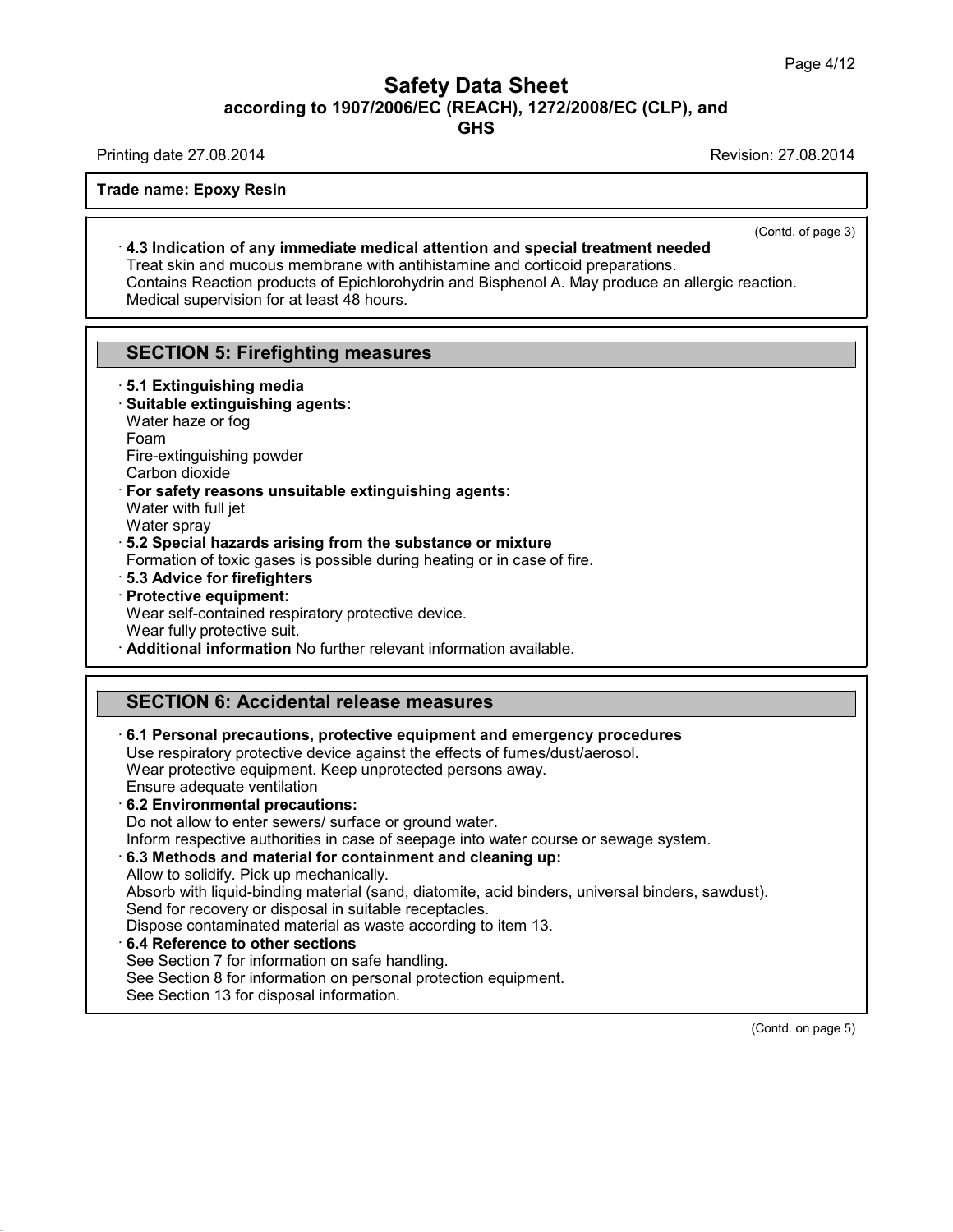## Safety Data Sheet<br><sub>006/EC (REACH), 1272/2008/EC (CLP),<br>GHS</sub> Page 5/12<br>**according to 1907/2006/EC (REACH), 1272/2008/EC (CLP), and<br>GHS<br>Revision: 27.08.2014<br>Revision: 27.08.2014** Safety Data Sheet<br>according to 1907/2006/EC (REACH), 1272/2008/EC (CLP), and<br>Printing date 27.08.2014<br>Frade name: Enoxy Pesin **Trade name: Epoxy Resin**<br>Trade name: Epoxy Resin

**GHS**

on: 27.08.2014<br>(Contd. of page 4)

# **SECTION 7: Handling and storage<br>
The SECTION 7: Handling and storage<br>
T.1 Precautions for safe handling**

**SECTION 7: Handling and storage**<br> **7.1 Precautions for safe handling**<br>
Prevent formation of aerosols.<br>
Avoid splashes or spray in enclosed areas. **SECTION 7: Handling and storally SECTION 7: Handling and storally Prevent formation of aerosols.**<br>Avoid splashes or spray in enclosed are **SECTION 7: Handling and storage**<br> **7.1 Precautions for safe handling**<br>
Prevent formation of aerosols.<br>
Avoid splashes or spray in enclosed areas.<br>
Use only in well ventilated areas.<br>
Information about fire - and explosion **SECTION 7: Handling and storage**<br> **7.1 Precautions for safe handling**<br>
Prevent formation of aerosols.<br>
Avoid splashes or spray in enclosed areas.<br>
Use only in well ventilated areas.<br> **1.1 Information about fire - and expl** 

Avoid storage near extreme heat, ignition sources or open flame.<br> **Avoid storage:**<br> **Avoid storage near extreme heat, ignition sources or open flame.**<br> **Avoid storage near extreme heat, ignition sources or open flame.**<br> **I** 

# Use only in well ventilated areas.<br> **COM Republic Transformation about fire - and explosion protection:** No special metals of **7.2** Conditions for safe storage, including any incompatibilities<br> **Requirements to be met by**

· **Storage:**

The Conditions for safe storage, including any incompatibilities<br>
Storage:<br>
Storage:<br>
Requirements to be met by storerooms and receptacles:<br>
Avoid storage near extreme heat, ignition sources or open flame.<br>
Information abo • Storage:<br>• Requirements to be met by storerooms and receptacles:<br>• Avoid storage near extreme heat, ignition sources or open flame.<br>• Information about storage in one common storage facility:<br>• Store away from foodstuffs Store away from loodstuns.<br>Do not store together with oxidizing and acidic materials.<br>**Further information about storage conditions:** Store in cool, dry conditions<br>7.3 Specific end use(s) No further relevant information av

· **7.3 Specific end use(s)** No further relevant information available.<br>
SECTION 8: Exposure controls/personal protection<br>
· Additional information about design of technical facilities: No further data; see item 7.<br>
· 8.1 SECTION 8: Exposure controls/personal protection<br>
Additional information about design of technical facilities: No further data; see item 7.<br>
8.1 Control parameters<br>
Ingredients with limit values that require monitoring at

- 
- 
- **DNELs** No further relevant information a<br>• **PNECs** No further relevant information a<br>• **Additional information:** The lists valid c<br>• **8.2 Exposure controls**<br>• **Personal protective equipment:**<br>• **General protective and h** • **PNECs** No further relevant information available.<br>• **Additional information:** The lists valid during the ma<br>• 8.2 **Exposure controls**<br>• **Personal protective equipment:**<br>• **General protective and hygienic measures:**<br>• Th
- 

Additional information: The lists valid during the making were used as basis.<br>
8.2 Exposure controls<br>
Personal protective equipment:<br>
General protective and hygienic measures:<br>
The usual precautionary measures are to be ad Reflective controls<br>
Reflective equipment:<br>
Seneral protective equipment:<br>
General protective and hygienic measures:<br>
The usual precautionary measures are to be adhered to when<br>
Keep away from foodstuffs, beverages and fee 8.2 Exposure controls<br>Personal protective equipment:<br>General protective and hygienic measures:<br>The usual precautionary measures are to be adhered to when handl<br>Keep away from foodstuffs, beverages and feed.<br>Immediately rem **Personal protective equipment:**<br> **General protective and hygienic measures:**<br>
The usual precautionary measures are to be adhered to when ha<br>
Keep away from foodstuffs, beverages and feed.<br>
Immediately remove all soiled an

**General protective and hygienic measures:**<br>The usual precautionary measures are to be adhered to w<br>Keep away from foodstuffs, beverages and feed.<br>Immediately remove all soiled and contaminated clothing.<br>Wash hands before The usual precautionary measures are to be adher<br>Keep away from foodstuffs, beverages and feed.<br>Immediately remove all soiled and contaminated cl<br>Wash hands before breaks and at the end of work.<br>Do not inhale gases / fumes

Immediately remove all soiled and contaminated clothing.<br>Wash hands before breaks and at the end of work.<br>Do not inhale gases / fumes / aerosols.<br>Avoid contact with the eyes and skin.<br>**Respiratory protection:**<br>Not required

Wash hands before breaks and at the end of work.<br>Do not inhale gases / fumes / aerosols.<br>Avoid contact with the eyes and skin.<br>**Respiratory protection:**<br>Not required under normal conditions of use.<br>Use suitable respiratory Do not inhale gases / fumes / aerosols.<br>Avoid contact with the eyes and skin.<br>**Respiratory protection:**<br>Not required under normal conditions of use.<br>Use suitable respiratory protective device in case of insufficient ventil For Spiral School and School School School School School School School School School School School School School School School School School School School School School School School School School School School School Scho Use suitable respiratory protective device when aerosol or mist is formed.<br>For spills, respiratory protection may be advisable.<br>**Protection of hands:**<br>Protective gloves



39.1.1

(Contd. on page 6)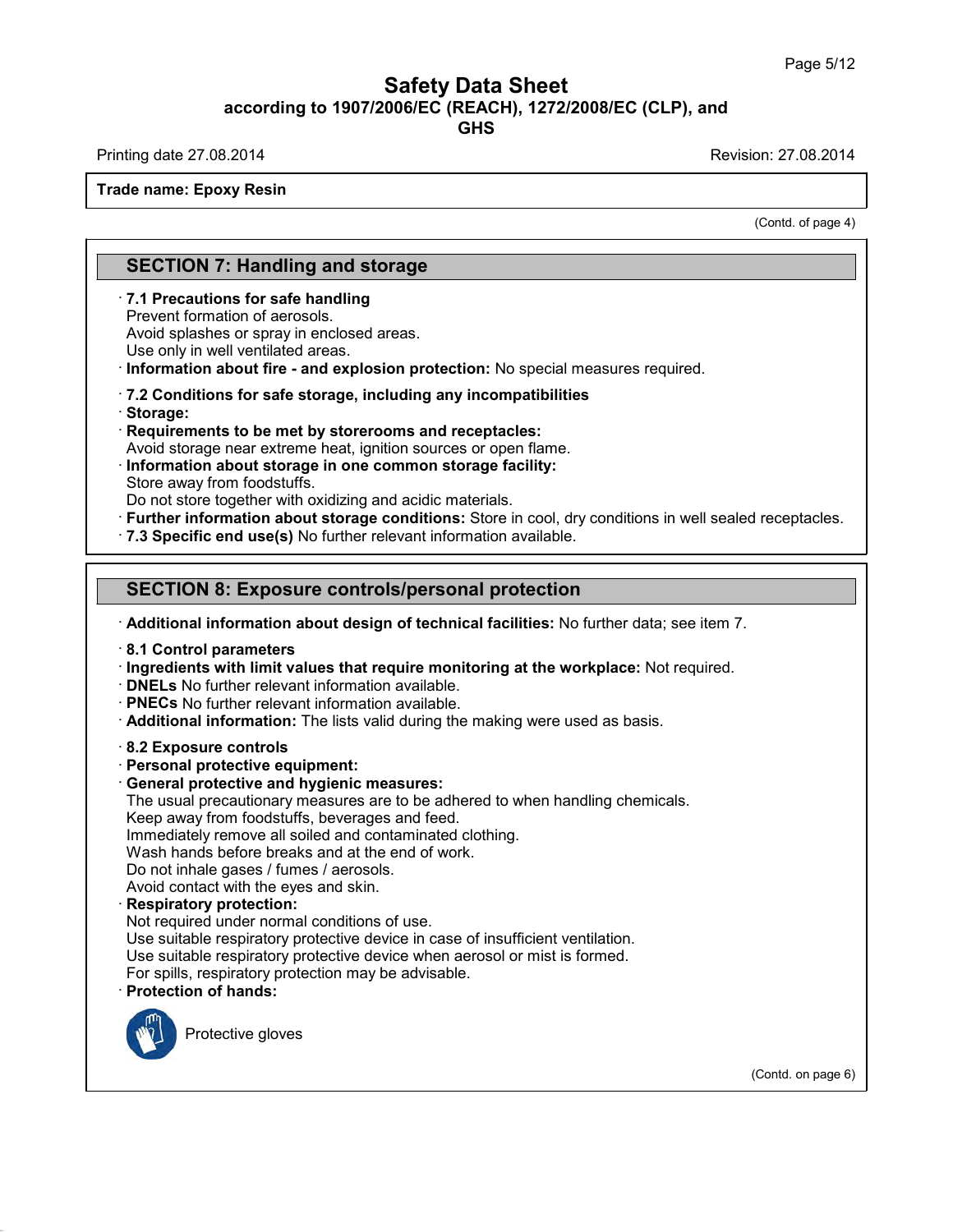## Safety Data Sheet<br><sub>006/EC (REACH), 1272/2008/EC (CLP),<br>GHS</sub> Page 6/12<br>**according to 1907/2006/EC (REACH), 1272/2008/EC (CLP), and<br><b>GHS**<br>Revision: 27.08.2014 Safety Data Sheet<br>according to 1907/2006/EC (REACH), 1272/2008/EC (CLP), and<br>Printing date 27.08.2014<br>Frade name: Enoxy Pesin **Trade name: Epoxy Resin<br>
Trade name: Epoxy Resin<br>
Trade name: Epoxy Resin<br>
Trade name: Epoxy Resin<br>
Trade name: Epoxy Resin<br>
Trade name: Epoxy Resin<br>
Trade name: Epoxy Resin<br>
Trade name: Epoxy Resin<br>
Trade name: Epoxy Res**

**GHS**

 $\overline{$ (Contd. of page 5)
<br>
reparation. The glove material has to be impermeable and resistant to the product/ the substance/ the preparation.<br>The glove material has to be impermeable and resistant to the product/ the substance/ the preparation.<br>Selection of the Selection of the glove material has to be impermeable and resistant to the product/ the substance/ the preparation.<br>Selection of the glove material on consideration of the penetration times, rates of diffusion and the degr degradation.<br>**Material of gloves** The glove material has to be impermeable and resistant to the product/ the substance/ the preparation. The glove material has to be impermeable and resistant to the product/ the substance/ the preparation.<br>Selection of the glove material on consideration of the penetration times, rates of diffusion and the degradation.<br>**Mat** The glove material has to be impermeable and resistant to<br>Selection of the glove material on consideration of the<br>degradation.<br>**· Material of gloves**<br>The selection of the suitable gloves does not only depen-<br>quality and va

degradation.<br> **Material of gloves**<br>
The selection of the suitable gloves does not only depend on the material, but also on further marks of<br>
quality and varies from manufacturer to manufacturer.<br> **Penetration time of glove** quality and varies from manufacturer to manufacturer.<br> **Penetration time of glove material**<br>
The exact break through time has to be found out by the observed.<br> **Eye protection:**<br>
Safety classes The exact break through time has to be found out by the manufacturer of the protective gloves and has to<br>be observed.<br>
Safety glasses<br>
Safety glasses<br>
Safety glasses<br>
Body protection: Protective work clothing



**Eye protection:**<br>
Safety glasses<br> **Body protection:** Protective work clothing<br> **Limitation and supervision of exposure into the er-<br>
No further relevant information available. Example 3**<br> **Example 3**<br> **Example 3**<br> **Example 3**<br> **Limitation and supervision of exposure into the environment<br>
No further relevant information available.<br>
<b>Risk management measures** Safety glasses<br> **Body protection:** Protective work clothing<br>
Limitation and supervision of exposure into the<br>
No further relevant information available.<br> **Risk management measures**<br>
See Section 7 for additional information **Body protection:** Protective work clothing<br> **Limitation and supervision of exposure into**<br>
No further relevant information available.<br> **Risk management measures**<br>
See Section 7 for additional information.<br>
No further rele Body protection: Protective work clothing<br>Limitation and supervision of exposure into the<br>No further relevant information available.<br>Risk management measures<br>See Section 7 for additional information.<br>No further relevant in

## No further relevant information available.<br>
Risk management measures<br>
See Section 7 for additional information.<br>
No further relevant information available.<br>
SECTION 9: Physical and chemical properties<br>
9.1 Information on b **SECTION 9: Physical and chemical properties<br>• 9.1 Information on basic physical and chemical properties<br>• General Information<br>• Appearance:**

39.1.1

| <b>SECTION 9: Physical and chemical properties</b><br>9.1 Information on basic physical and chemical properties<br><b>General Information</b> |                                               |                    |
|-----------------------------------------------------------------------------------------------------------------------------------------------|-----------------------------------------------|--------------------|
|                                                                                                                                               |                                               |                    |
|                                                                                                                                               |                                               |                    |
|                                                                                                                                               |                                               |                    |
| · Appearance:<br>Form:                                                                                                                        | Liquid                                        |                    |
| Colour:                                                                                                                                       | Clear to straw color.                         |                    |
| · Odour:                                                                                                                                      | Mild                                          |                    |
| Odour threshold:                                                                                                                              | Not determined.                               |                    |
| $\cdot$ pH-value:                                                                                                                             | Not determined.                               |                    |
| Change in condition                                                                                                                           |                                               |                    |
| <b>Melting point/Melting range:</b>                                                                                                           | Not Determined.                               |                    |
| <b>Boiling point/Boiling range:</b>                                                                                                           | $>392$ °F / $>200$ °C                         |                    |
| · Flash point:                                                                                                                                | >392 °F / >200 °C                             |                    |
| · Flammability (solid, gaseous):                                                                                                              | Not applicable.                               |                    |
| · Auto/Self-ignition temperature:                                                                                                             | Not determined.                               |                    |
| · Decomposition temperature:                                                                                                                  | Not determined.                               |                    |
| · Self-igniting:                                                                                                                              | Not determined.                               |                    |
| · Danger of explosion:                                                                                                                        | Product does not present an explosion hazard. |                    |
| $\cdot$ Explosion limits:                                                                                                                     |                                               |                    |
| Lower:                                                                                                                                        | Not determined.                               | (Contd. on page 7) |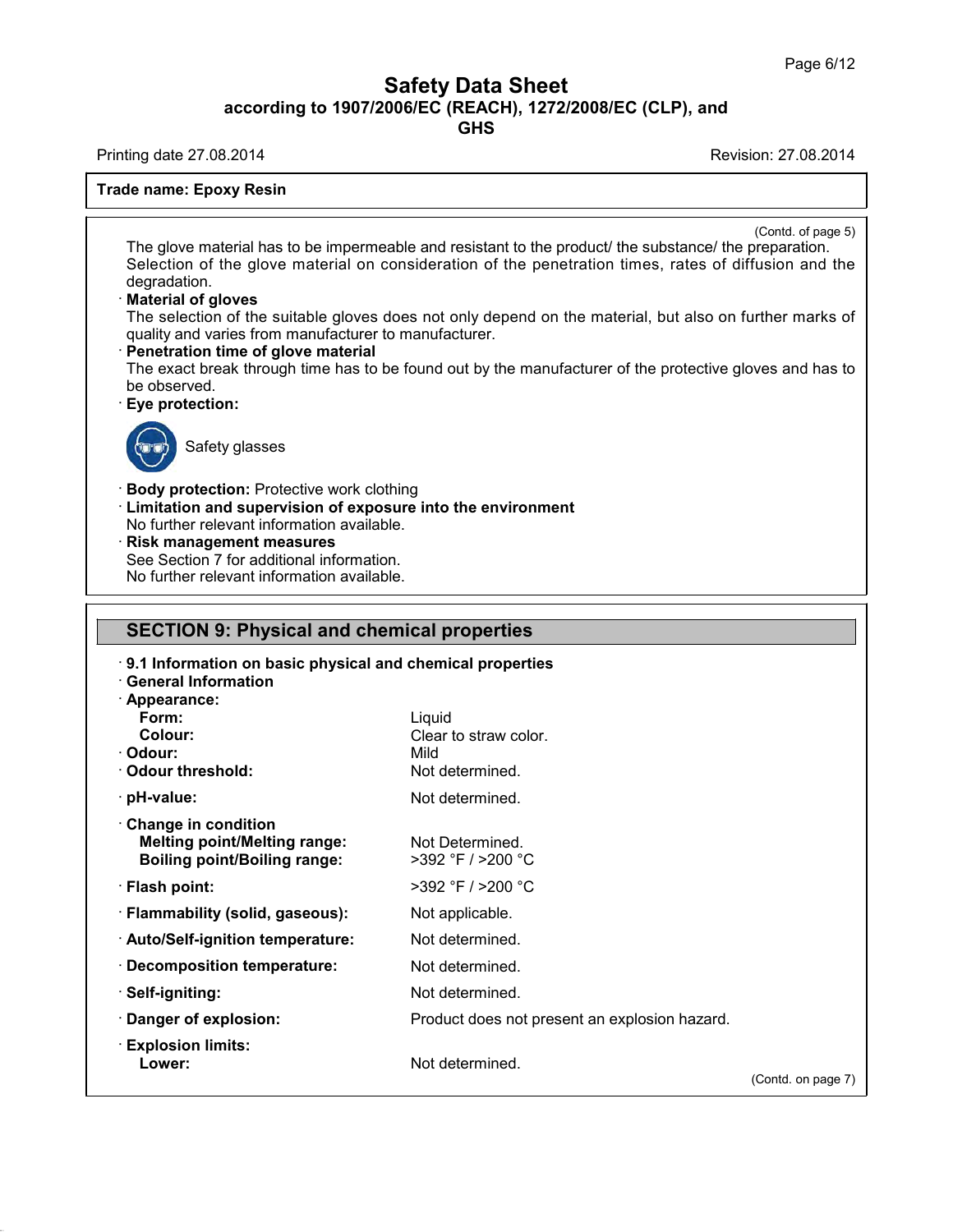## Safety Data Sheet<br><sub>006/EC (REACH), 1272/2008/EC (CLP),<br>GHS</sub> Page 7/12<br>**according to 1907/2006/EC (REACH), 1272/2008/EC (CLP), and<br>GHS<br>Revision: 27.08.2014<br>Revision: 27.08.2014** Safety Data Sheet<br>according to 1907/2006/EC (REACH), 1272/2008/EC (CLP), and<br>Printing date 27.08.2014<br>Frade name: Enoxy Pesin

| Printing date 27.08.2014                                                                 |                                                                                    | Revision: 27.08.2014 |
|------------------------------------------------------------------------------------------|------------------------------------------------------------------------------------|----------------------|
| <b>Trade name: Epoxy Resin</b>                                                           |                                                                                    |                      |
| Upper:                                                                                   | Not determined.                                                                    | (Contd. of page 6)   |
| $\cdot$ Vapour pressure at 25 °C:                                                        | $0,1$ mmHg                                                                         |                      |
| · Density at 20 °C:<br>· Relative density<br>· Vapour density<br><b>Evaporation rate</b> | $0,995$ g/cm <sup>3</sup><br>Not determined.<br>Not determined.<br>Not determined. |                      |
| · Solubility in / Miscibility with<br>water:                                             | Not miscible or difficult to mix.                                                  |                      |
| · Partition coefficient (n-octanol/water): Not determined.                               |                                                                                    |                      |
| · Viscosity:<br>Dynamic:<br>Kinematic:<br>· 9.2 Other information                        | Not determined.<br>Not determined.<br>No further relevant information available.   |                      |
|                                                                                          |                                                                                    |                      |
| <b>SECTION 10: Stability and reactivity</b>                                              |                                                                                    |                      |

# **SECTION 10: Stability and**<br>10.1 Reactivity<br>10.2 Chemical stability<br>Thermal decomposition / condition<br>No decomposition if used and store

**SECTION 10: Stability and reactivity**<br>
10.1 Reactivity<br>
10.2 Chemical stability<br>
Thermal decomposition / conditions to be avoided:<br>
No decomposition if used and stored according to specifications.<br>
10.3 Possibility of haz **SECTION 10: Stability and reactivity**<br>
10.1 Reactivity<br>
10.2 Chemical stability<br>
Thermal decomposition / conditions to be avoided:<br>
No decomposition if used and stored according to specifications.<br>
10.3 Possibility of haz 10.1 Reactivity<br>10.2 Chemical stability<br>Thermal decomposition / conditions to be avoided:<br>No decomposition if used and stored according to specific<br>10.3 Possibility of hazardous reactions<br>Reacts with strong acids and oxidi Thermal decomposition / conditions to be avoided:<br>No decomposition if used and stored according to specifications.<br>10.3 Possibility of hazardous reactions<br>Reacts with strong acids and oxidizing agents.<br>Reacts with peroxide

Thermal decomposition / conditions to be avoided:<br>
No decomposition if used and stored according to specification<br>
10.3 Possibility of hazardous reactions<br>
Reacts with strong acids and oxidizing agents.<br>
Reacts with cataly **10.3 Possibility of hazardous reactions**<br>Reacts with strong acids and oxidizing age<br>Reacts with catalysts.<br>Reacts with peroxides and other radical fo<br>Reacts with amines.<br>Exothermic polymerization.

Reacts with strong acids and oxidizing agents.<br>
Reacts with catalysts.<br>
Reacts with peroxides and other radical formin<br>
Reacts with amines.<br>
Exothermic polymerization.<br>
Toxic fumes may be released if heated above<br>
10.4 Con Reacts with strong acids and oxidizing agents.<br>
Reacts with catalysts.<br>
Reacts with peroxides and other radical forming substances.<br>
Reacts with amines.<br>
Exothermic polymerization.<br>
Toxic fumes may be released if heated ab Toxic fumes may be released if heated above the decomposition point.<br>
10.4 Conditions to avoid<br>
Keep ignition sources away - Do not smoke.<br>
Store away from oxidizing agents.<br>
10.5 Incompatible materials: No further relevan

Reacts with amines.<br>
Exothermic polymerization.<br>
Toxic fumes may be released if heated above the decomposition point.<br> **10.4 Conditions to avoid**<br>
Keep ignition sources away - Do not smoke.<br>
Store away from oxidizing agent **10.6 Hazardous decomposition products:** Carbon monoxide and carbon dioxide<br> **SECTION 11: Toxicological information**<br>
11.1 Information on toxicological effects<br>
Acute toxicity:

### **11.6 Hazardous decomposition products:** Carbon m<br> **SECTION 11: Toxicological information**<br> **11.1 Information on toxicological effects**<br> **Acute toxicity:**<br>
Primary irritant effect: **SECTION 11: Toxico**<br> **Acute toxicity:**<br> **Acute toxicity:**<br> **Primary irritant effect:**<br> **Con the skin:** Irritant to skin: **SECTION 11: Toxicological**<br>11.1 Information on toxicological<br>2 Acute toxicity:<br>Primary irritant effect:<br>1 on the skin: Irritant to skin and mude on the eve: Irritating effect.

39.1.1

**SECTION 11: Toxicological information**<br> **contain to skint to skin and mucous membranes.**<br> **con the eye:** Irritating effect.<br> **contact information:**<br> **contact.** · **Sensitization:** Sensitization possible through skin contac **Primary irritant effect:**<br> **ORIGINE:** Irritant to skin and mucous membranes.<br> **ORIGINE:** On the eye: Irritating effect.<br> **CRIGINE:** Sensitization: Sensitization possible through skin contact.<br> **Additional toxicological i** 

(Contd. on page 8)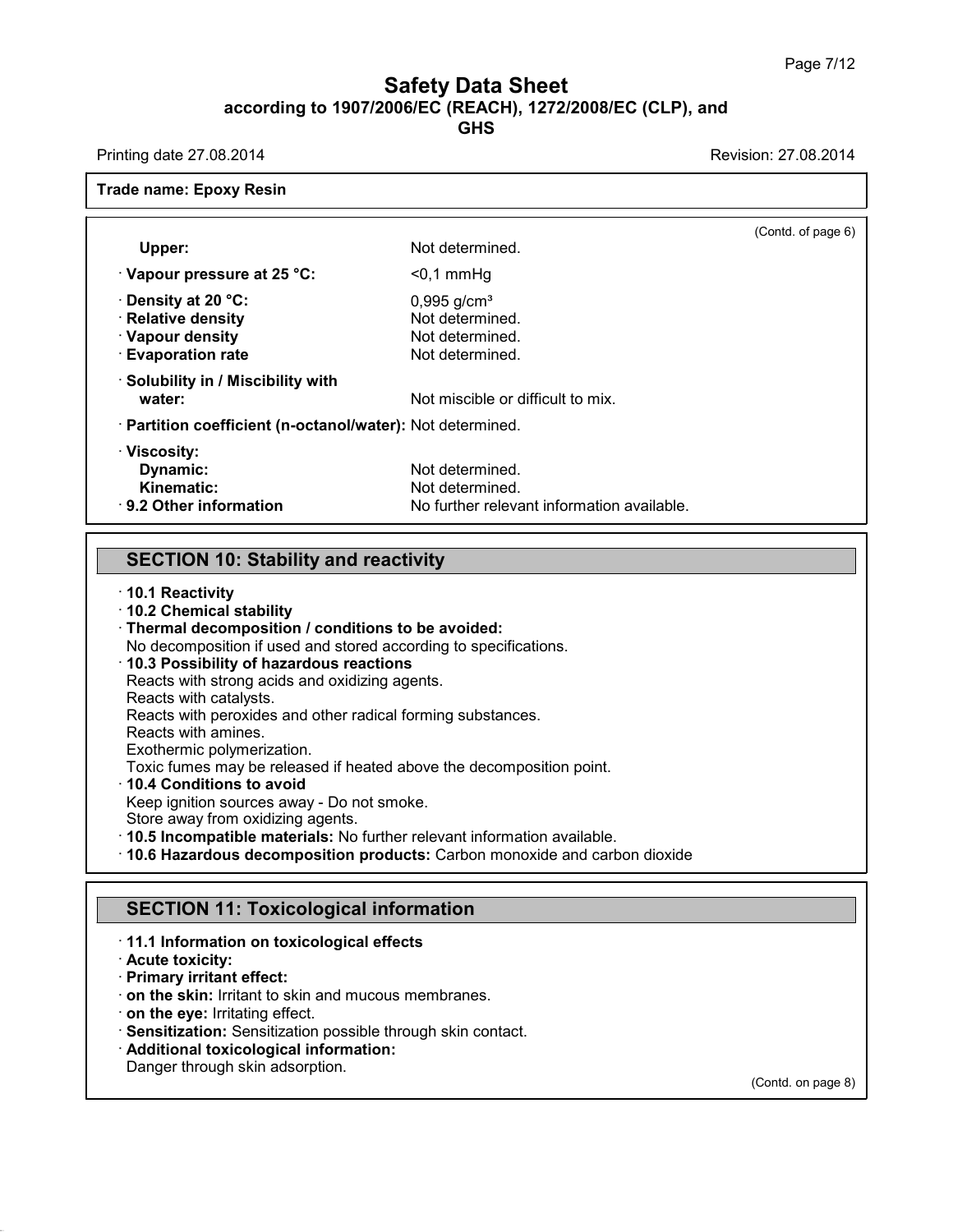## Safety Data Sheet<br><sub>006/EC (REACH), 1272/2008/EC (CLP),<br>GHS</sub> Page 8/12<br>**according to 1907/2006/EC (REACH), 1272/2008/EC (CLP), and<br>GHS<br>Revision: 27.08.2014<br>Revision: 27.08.2014** Safety Data Sheet<br>according to 1907/2006/EC (REACH), 1272/2008/EC (CLP), and<br>Printing date 27.08.2014<br>Frade name: Enoxy Pesin **Trade name: Epoxy Resin<br>
Trade name: Epoxy Resin<br>
Trade name: Epoxy Resin<br>
Trade name: Epoxy Resin<br>
Trade name: Epoxy Resin<br>
Trade name: Epoxy Resin<br>
Trade name: Epoxy Resin<br>
Trade name: Epoxy Resin<br>
Trade name: Epoxy Res**

**GHS**

 $\overline{$ <br>
(Contd. of page 7)<br>  $\overline{Q}$ 

Toxic and/or corrosive effects may be delayed up to 24 hours.<br>Toxic and/or corrosive effects may be delayed up to 24 hours.<br>The product shows the following dangers according to the calculation<br>Classification Guidelines for Toxic and/or corrosive effects may be delayed up to 24 hours.<br>The product shows the following dangers according to the calculation method of the General EU<br>Classification Guidelines for Preparations as issued in the latest Toxic and/or corrosive effects may be delayed up to 24 hours.<br>The product shows the following dangers according to the calculation methodias<br>Classification Guidelines for Preparations as issued in the latest version:<br>Irrit Toxic and/or corrosive effects may be delayed up to 24 hours.<br>The product shows the following dangers according to the calculation method of the General<br>Classification Guidelines for Preparations as issued in the latest ve Classification Guidelines for Preparations as issued in the latest version:<br>
Irritant<br> **Repeated dose toxicity:** Repeated exposures may result in skin and/or respiratory sensitivity.<br> **SECTION 12: Ecological information**<br>

Irritant

# **EXECTION 12: ECOMPRETELY**<br>**12.1 Toxicity**<br>**12.1 Toxicity**<br>**12.2 Persistence and c**

- 
- 
- **SECTION 12: Ecological information**<br>12.1 Toxicity: Toxic for aquatic organisms<br>12.2 Persistence and degradability Not easily biodes<br>12.3 Bioaccumulative potential No further relevant in
- **SECTION 12: Ecological information**<br>
 12.1 Toxicity<br>
 Aquatic toxicity: Toxic for aquatic organisms<br>
 12.2 Persistence and degradability Not easily biodegradable<br>
 12.3 Bioaccumulative potential No further relevant in **ECTION 12: Ecological information**<br>
• **12.1 Toxicity**<br>
• **Aquatic toxicity:** Toxic for aquatic organisms<br>
• **12.2 Persistence and degradability** Not easily biodegradable<br>
• **12.3 Bioaccumulative potential** No further rele 12.2 Persistence and degra<br>12.3 Bioaccumulative pote<br>12.4 Mobility in soil No furt<br>Ecotoxical effects:<br>Remark:<br>Toxic for fish<br>Due to mechanical actions of<br>The product is exveen-consi
- 
- 
- 
- · **Remark:**

Toxic for fish<br>Due to mechanical actions of the product<br>The product is oxygen-consuming. The de<br>**Additional ecological information:**<br>**General notes:**<br>Avoid transfer into the environment.<br>Water hazard class 2 (German Regula

12.3 Bioaccumulative potential No further relevant information available.<br>12.4 Mobility in soil No further relevant information available.<br>Ecotoxical effects:<br>Remark:<br>Toxic for fish<br>Due to mechanical actions of the product The product is oxygen-consuming. The declared action may be partly caused by lack of oxygen.<br>The product is oxygen-consuming. The declared action may be partly caused by lack of oxygen.<br> **Additional ecological information:** Due to mechanical actions of the product (e.g. agglutinations) damages may occur.<br>The product is oxygen-consuming. The declared action may be partly caused by lac<br>
∴**Additional ecological information:**<br>
∴**General notes:**<br> Due to mechanical actions of the product (e.g. agglutinations) damages may occur.<br>The product is oxygen-consuming. The declared action may be partly caused by lack of oxygen.<br>**Additional ecological information:**<br>**General n** 

- 
- 

The product is oxygen-consuming. The declared action may be partly caused by lack of<br>**Additional ecological information:**<br>**General notes:**<br>Avoid transfer into the environment.<br>Water hazard class 2 (German Regulation) (Self Additional ecological information:<br>General notes:<br>Avoid transfer into the environment.<br>Water hazard class 2 (German Regulation) (Self-assessment): hazardous for wa<br>Do not allow product to reach ground water, water course o

General notes:<br>Avoid transfer into the environment.<br>Water hazard class 2 (German Regulation) (Self-assessment): h<br>Do not allow product to reach ground water, water course or sew<br>Danger to drinking water if even small quant

Do not allow product to reach ground water, water course or sewage system.<br>Danger to drinking water if even small quantities leak into the ground.<br>Also poisonous for fish and plankton in water bodies.<br>Toxic for aquatic org Due to available data on eliminability/decomposition and bioaccumulation potential prolonged term damage of the environment can not be excluded.<br> **12.5 Results of PBT and vPvB assessment** Danger to drinking water if even small quantities leak into the ground.<br>Also poisonous for fish and plankton in water bodies.<br>Toxic for aquatic organisms<br>Due to available data on eliminability/decomposition and bioaccu<br>dam Also poisonous for fish and plankton in water bodies.<br>
Toxic for aquatic organisms<br>
Due to available data on eliminability/decomposition and bioaccumulation<br>
damage of the environment can not be excluded.<br> **· 12.5 Results** 

- 
- 
- 

**follow 12.6 Other adverse effects No further relevant information available.**<br> **SECTION 13: Disposal considerations**<br> **SECTION 13: Disposal considerations** 

### · **Recommendation**

39.1.1

**SECTION 13: Disposal considerations**<br>13.1 Waste treatment methods<br>Recommendation<br>Must not be disposed together with household garbage. Do not allow product to reach sewage system. **SECTION 13: Disposal considerations**<br>13.1 Waste treatment methods<br>Recommendation<br>Must not be disposed together with household garbage. Do not allow product to reach sewage system.<br>Can be burned with household garbage afte SECTION 13: Disposal considerations<br>13.1 Waste treatment methods<br>Recommendation<br>Must not be disposed together with household garbage. Do not allow product to reach sewage system.<br>Can be burned with household garbage after **13.1 Waste treatment methods<br>
Recommendation**<br>
Must not be disposed together with household garbage. Do not allow product to<br>
Can be burned with household garbage after consulting with the waste dispos<br>
pertinent authorit 13.1 Waste treatment methods<br>Recommendation<br>Must not be disposed together with household garbage. Do not allow product to reach sewage system.<br>Can be burned with household garbage after consulting with the waste disposal f Recommendation<br>Must not be disposed together with household garbage. Do not allow product to reach sewage system.<br>Can be burned with household garbage after consulting with the waste disposal facility operator and the<br>pert

berator and the<br>with the waste<br>cal regulations.<br>(Contd. on page 9)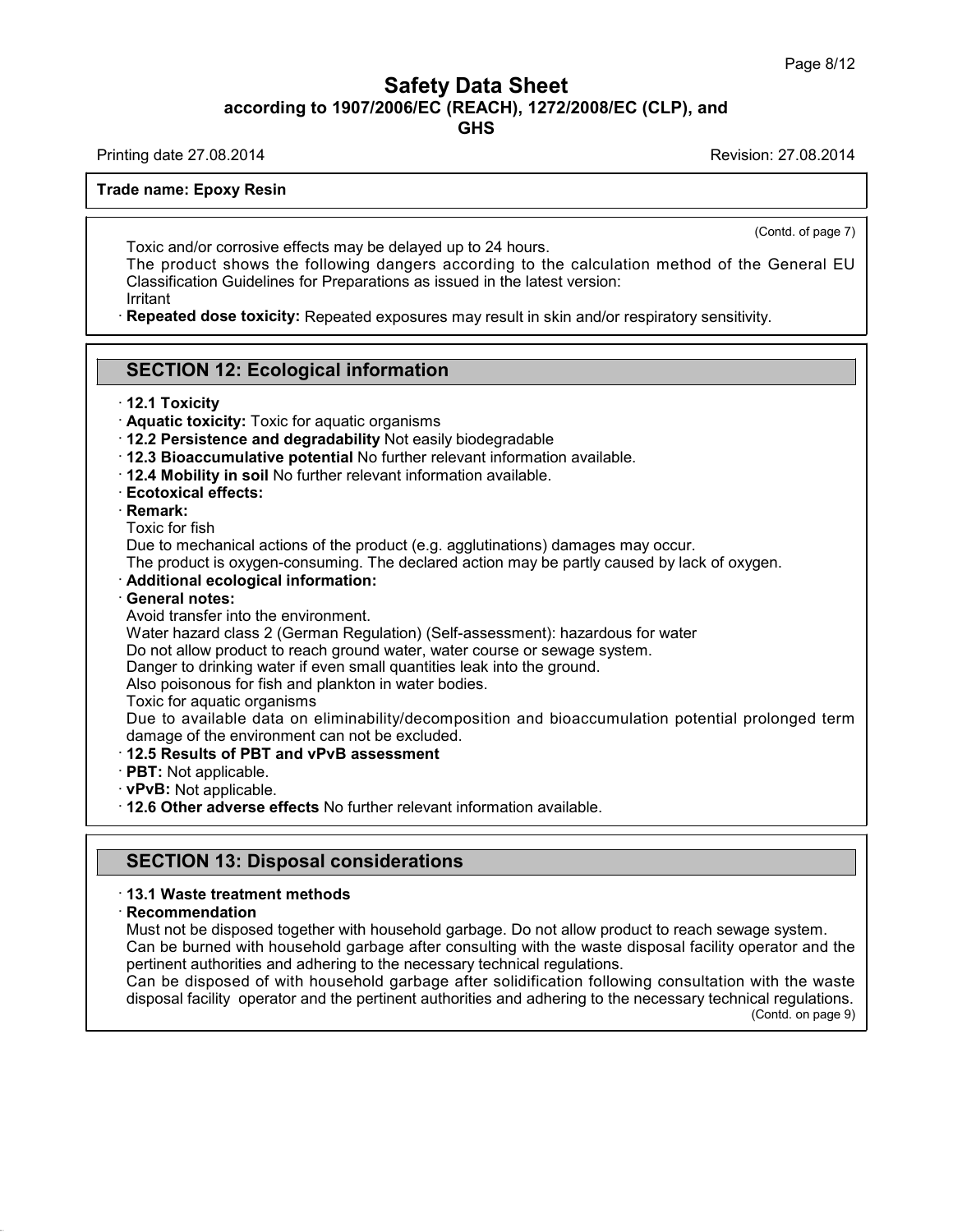## Page 9/<br> **Safety Data Sheet**<br>
according to 1907/2006/EC (REACH), 1272/2008/EC (CLP), and<br>
GHS **GHS** Safety Data Sheet<br>according to 1907/2006/EC (REACH), 1272/2008/EC (CLP), and<br>Printing date 27.08.2014<br>Frade name: Enoxy Pesin

39.1.1

Printing date 27.08.2014<br>Trade name: Epoxy Resin

 $\overline{(\text{Cond. of page 8})}$ 

**ade name: Epoxy Resin<br>· Uncleaned packaging:<br>· Recommendation:** Disposal m **· Uncleaned packaging:**<br>· **Recommendation:** Disposal must be made according to official regulations.

|                                                                            | (Contd. of page 8)                                                                                                                                                                                                                                                                                                                                                                                                           |
|----------------------------------------------------------------------------|------------------------------------------------------------------------------------------------------------------------------------------------------------------------------------------------------------------------------------------------------------------------------------------------------------------------------------------------------------------------------------------------------------------------------|
| · Uncleaned packaging:                                                     |                                                                                                                                                                                                                                                                                                                                                                                                                              |
| · Recommendation: Disposal must be made according to official regulations. |                                                                                                                                                                                                                                                                                                                                                                                                                              |
|                                                                            |                                                                                                                                                                                                                                                                                                                                                                                                                              |
| <b>SECTION 14: Transport information</b>                                   |                                                                                                                                                                                                                                                                                                                                                                                                                              |
| 14.1 UN-Number                                                             |                                                                                                                                                                                                                                                                                                                                                                                                                              |
| $\cdot$ DOT<br>· ADR, IMDG, IATA                                           | <b>UN3082</b><br>Classification as a MARINE POLLUTANT is based on<br>MARPOL and DOT rules. Labeling as a MARINE<br>POLLUTANT is not required for non-bulk single<br>package shipments by motor vehicle, rail car or aircraft.<br>Bulk packaging consists of a maximum capacity of<br>greater than 450L (119 gallons) for a liquid and a<br>maximum net mass greater than 400kg (882 pounds)<br>for a solid.<br><b>UN3082</b> |
| 14.2 UN proper shipping name                                               |                                                                                                                                                                                                                                                                                                                                                                                                                              |
| $\cdot$ DOT                                                                | Environmentally hazardous substances, liquid, n.o.s.<br>(Reaction products of Epichlorohydrin and Bisphenol A)                                                                                                                                                                                                                                                                                                               |
| $\cdot$ ADR                                                                | 3082 ENVIRONMENTALLY HAZARDOUS<br>SUBSTANCE, LIQUID, N.O.S. (Reaction products of<br>Epichlorohydrin and Bisphenol A)                                                                                                                                                                                                                                                                                                        |
| · IMDG                                                                     | ENVIRONMENTALLY HAZARDOUS SUBSTANCE,<br>LIQUID, N.O.S. (Reaction products of Epichlorohydrin<br>and Bisphenol A), MARINE POLLUTANT                                                                                                                                                                                                                                                                                           |
| $\cdot$ IATA                                                               | ENVIRONMENTALLY HAZARDOUS SUBSTANCE,<br>LIQUID, N.O.S. (Reaction products of Epichlorohydrin<br>and Bisphenol A)                                                                                                                                                                                                                                                                                                             |
| 14.3 Transport hazard class(es)                                            |                                                                                                                                                                                                                                                                                                                                                                                                                              |
| · DOT, IMDG, IATA                                                          |                                                                                                                                                                                                                                                                                                                                                                                                                              |
|                                                                            |                                                                                                                                                                                                                                                                                                                                                                                                                              |
| · Class<br>· Label                                                         | 9 Miscellaneous dangerous substances and articles.<br>9<br>_________________________                                                                                                                                                                                                                                                                                                                                         |
| $\cdot$ ADR                                                                |                                                                                                                                                                                                                                                                                                                                                                                                                              |
|                                                                            |                                                                                                                                                                                                                                                                                                                                                                                                                              |
| · Class                                                                    | 9 (M6) Miscellaneous dangerous substances and<br>articles.                                                                                                                                                                                                                                                                                                                                                                   |
| · Label                                                                    | 9                                                                                                                                                                                                                                                                                                                                                                                                                            |
| 14.4 Packing group<br>· DOT, ADR, IMDG, IATA                               | Ш<br>(Contd. on page 10)                                                                                                                                                                                                                                                                                                                                                                                                     |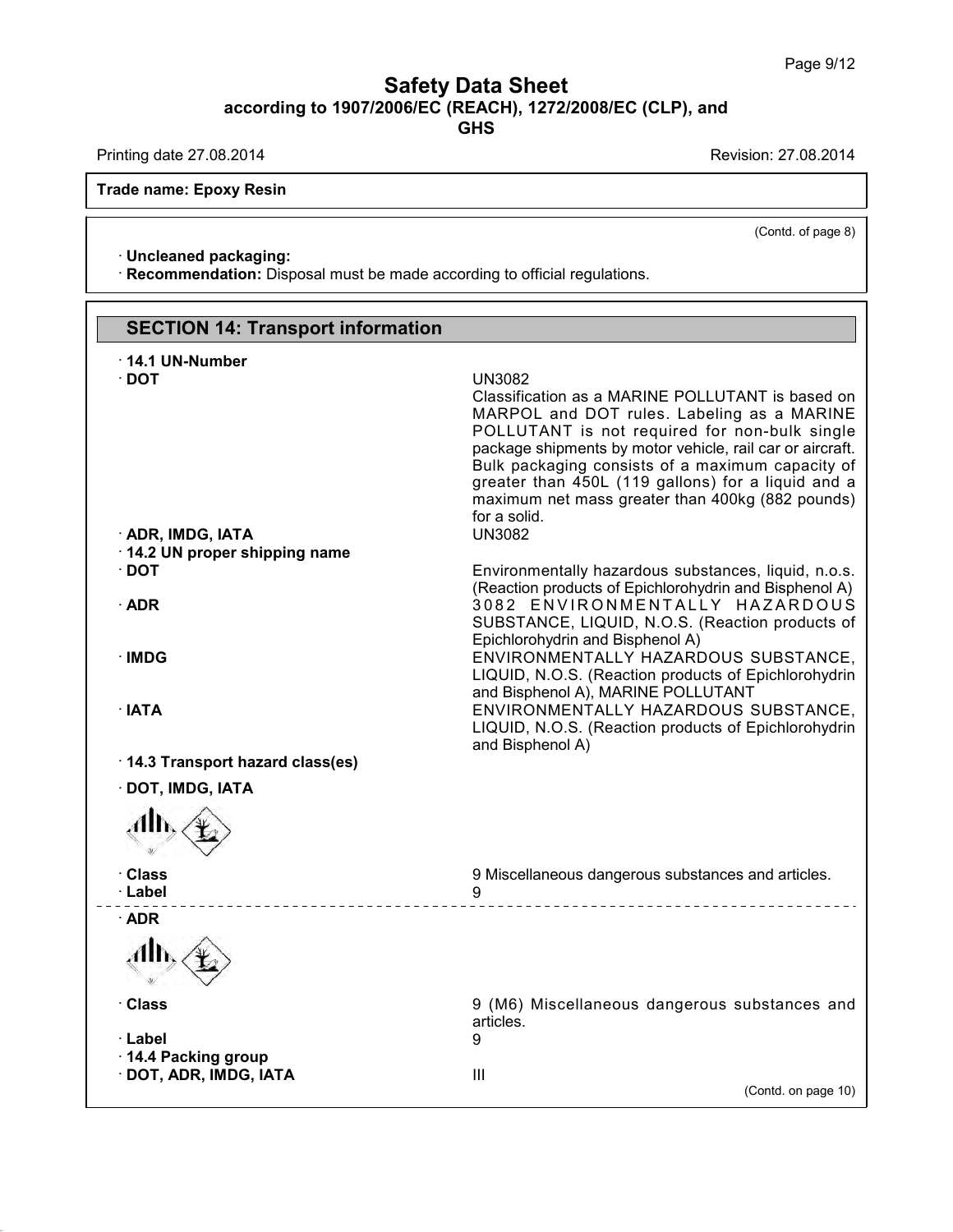## **Safety Data Sheet**<br> **according to 1907/2006/EC (REACH), 1272/2008/EC (CLP), and**<br> **GHS GHS Safety Data Sheet<br>
And Sheet**<br>
Printing date 27.08.2014<br>
Printing date 27.08.2014<br>
Revision: 27.08.2014<br>
Revision: 27.08.2014<br>
Revision: 27.08.2014

| Printing date 27.08.2014                        | Revision: 27.08.2014                                         |
|-------------------------------------------------|--------------------------------------------------------------|
| <b>Trade name: Epoxy Resin</b>                  |                                                              |
|                                                 | (Contd. of page 9)                                           |
| 14.5 Environmental hazards:                     |                                                              |
| · Marine pollutant:                             | Yes.                                                         |
|                                                 | Symbol (fish and tree)                                       |
| · Special marking (ADR):                        | Symbol (fish and tree)                                       |
| · Special marking (IATA):                       | Symbol (fish and tree)                                       |
| 14.6 Special precautions for user               | Warning: Miscellaneous dangerous substances and<br>articles. |
| Danger code (Kemler):                           | 90                                                           |
| <b>EMS Number:</b>                              | $F-A, S-F$                                                   |
| 14.7 Transport in bulk according to Annex II of |                                                              |
| <b>MARPOL73/78 and the IBC Code</b>             | Not applicable.                                              |
| · Transport/Additional information:             | ________________________________                             |
| $\cdot$ ADR                                     |                                                              |
| · Limited quantities (LQ)                       | 5L                                                           |
| <b>Excepted quantities (EQ)</b>                 | Code: E1                                                     |
|                                                 | Maximum net quantity per inner packaging: 30 ml              |
|                                                 | Maximum net quantity per outer packaging: 1000 ml            |
| · Transport category                            | 3                                                            |
| · Tunnel restriction code                       | E                                                            |
| ∙IMDG                                           |                                                              |
| · Limited quantities (LQ)                       | 5L                                                           |
| <b>Excepted quantities (EQ)</b>                 | Code: E1                                                     |
|                                                 | Maximum net quantity per inner packaging: 30 ml              |
|                                                 | Maximum net quantity per outer packaging: 1000 ml            |
| · UN "Model Regulation":                        | UN3082, ENVIRONMENTALLY HAZARDOUS                            |
|                                                 | SUBSTANCE, LIQUID, N.O.S. (Reaction products of              |
|                                                 | Epichlorohydrin and Bisphenol A), 9, III                     |
|                                                 |                                                              |
| <b>SECTION 15: Regulatory information</b>       |                                                              |

• Epichloronyarin and Bisphenol A), 9, ill<br>• **15.1 Safety, health and environmental regulations/legislation specific for the substance or mixture**<br>• United States (USA)<br>• SARA **SECTION 15: Regulatory information**<br>15.1 Safety, health and environmental regula<br>1 United States (USA) **Example 35 (Extremely hazardous substances):**<br>
SARA<br>
Section 355 (extremely hazardous substances):<br>
Substance is not listed. Substance is not listed.<br>
• **SARA**<br>
• **Section 355 (extremely hazardous substances):**<br>
• Substance is not listed.<br>
• **Section 313 (Specific toxic chemical listings):**<br>
• Substance is not listed.

· **SARA**

39.1.1

**Section 355 (extremely hazardous substances):**<br>Substance is not listed.<br>**· Section 313 (Specific toxic chemical listings):**<br>Substance is not listed.<br>**· TSCA (Toxic Substances Control Act):**<br>Substance is listed.<br>**· Proposi** 

**Substance is not listed.**<br> **CONTEX CONTEX CONTEX CONTEX CONTEX CONTEX CONTEX CONTEX CONTEX CONTEX CONTEX CONTEX CONTEX CONTEX CONTEX CONTEX CONTEX CONTEX CONTEX CONTEX CONTEX CONTEX CONTEX CONTEX CONTEX CONTEX CONTEX CONT** 

**TSCA (Toxic Substances Control Act):** 

 $\cdot$  Chemicals known to cause cancer:

(Contd. on page 11)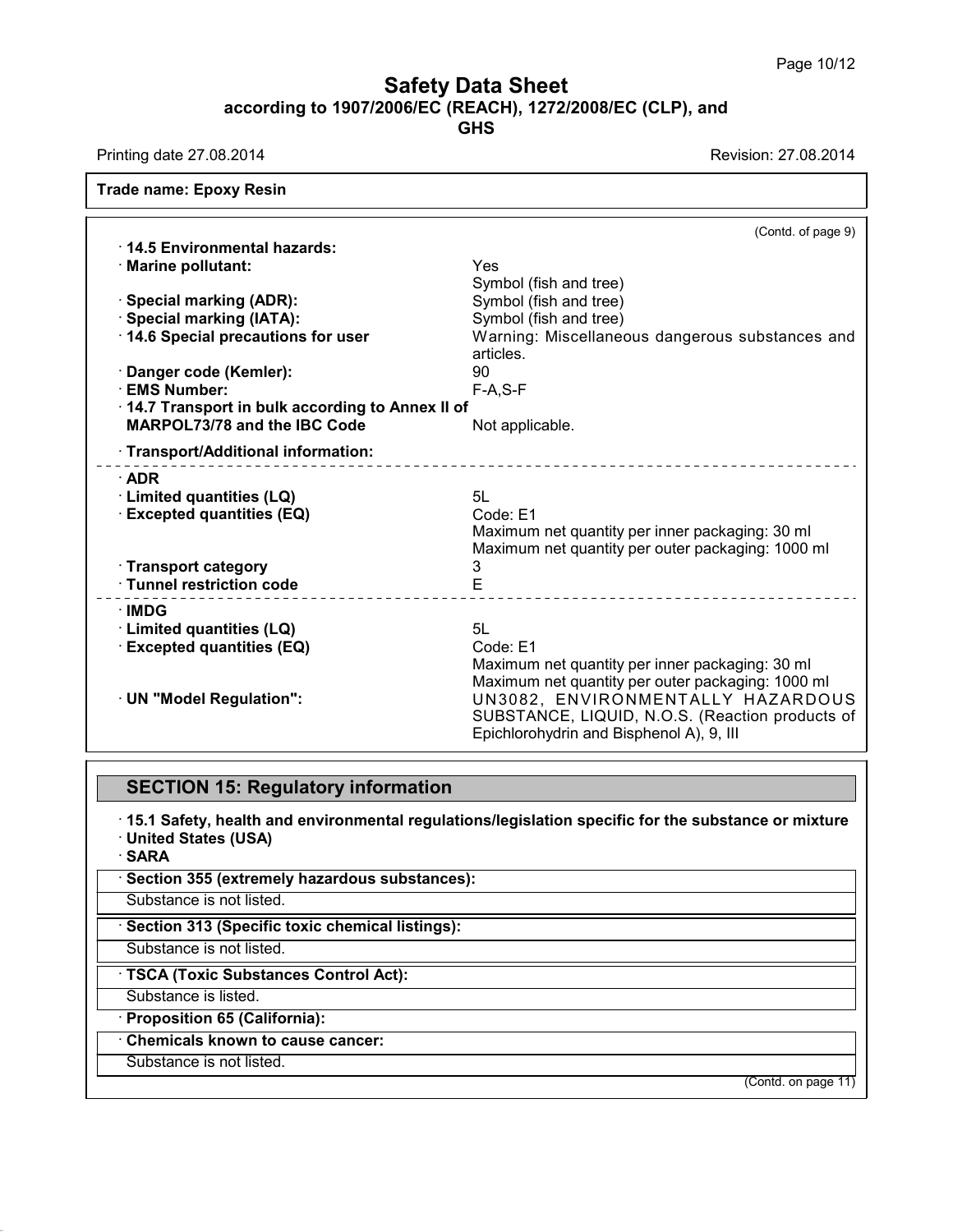## **Safety Data Sheet**<br> **according to 1907/2006/EC (REACH), 1272/2008/EC (CLP), and**<br> **GHS GHS** Safety Data Sheet<br>according to 1907/2006/EC (REACH), 1272/2008/EC (CLP), and<br>Printing date 27.08.2014<br>Frade name: Enoxy Pesin **Trade name: Epoxy Resin<br>
Trade name: Epoxy Resin<br>
Trade name: Epoxy Resin<br>
Trade name: Epoxy Resin<br>
Trade name: Epoxy Resin<br>
Trade name: Epoxy Resin<br>
Trade name: Epoxy Resin<br>
Trade name: Epoxy Resin<br>
Trade name: Epoxy Res**

| <b>Trade name: Epoxy Resin</b>                                                                                                                                                                                                                                        |                     |
|-----------------------------------------------------------------------------------------------------------------------------------------------------------------------------------------------------------------------------------------------------------------------|---------------------|
|                                                                                                                                                                                                                                                                       | (Contd. of page 10) |
| Chemicals known to cause reproductive toxicity for females:                                                                                                                                                                                                           |                     |
| Substance is not listed.                                                                                                                                                                                                                                              |                     |
| Chemicals known to cause reproductive toxicity for males:                                                                                                                                                                                                             |                     |
| Substance is not listed.                                                                                                                                                                                                                                              |                     |
| Chemicals known to cause developmental toxicity:                                                                                                                                                                                                                      |                     |
| Substance is not listed.                                                                                                                                                                                                                                              |                     |
| <b>Carcinogenic Categories</b>                                                                                                                                                                                                                                        |                     |
| <b>EPA (Environmental Protection Agency)</b>                                                                                                                                                                                                                          |                     |
| Substance is not listed.                                                                                                                                                                                                                                              |                     |
| · IARC (International Agency for Research on Cancer)                                                                                                                                                                                                                  |                     |
| Substance is not listed.                                                                                                                                                                                                                                              |                     |
| · TLV (Threshold Limit Value established by ACGIH)                                                                                                                                                                                                                    |                     |
| Substance is not listed.                                                                                                                                                                                                                                              |                     |
| · NIOSH-Ca (National Institute for Occupational Safety and Health)                                                                                                                                                                                                    |                     |
| Substance is not listed.                                                                                                                                                                                                                                              |                     |
| · Canada                                                                                                                                                                                                                                                              |                     |
| · Canadian Domestic Substances List (DSL)                                                                                                                                                                                                                             |                     |
| Substance is listed.                                                                                                                                                                                                                                                  |                     |
| Canadian Ingredient Disclosure list (limit 0.1%)                                                                                                                                                                                                                      |                     |
| Substance is not listed.                                                                                                                                                                                                                                              |                     |
| Canadian Ingredient Disclosure list (limit 1%)                                                                                                                                                                                                                        |                     |
| Substance is not listed.                                                                                                                                                                                                                                              |                     |
| Other regulations, limitations and prohibitive regulations<br>This product has been classified in accordance with hazard criteria of the Controlled Products Regulations<br>and the SDS contains all the information required by the Controlled Products Regulations. |                     |
| Substances of very high concern (SVHC) according to REACH, Article 57                                                                                                                                                                                                 |                     |
| Substance is not listed.                                                                                                                                                                                                                                              |                     |
| . 15.2 Chemical safety assessment: A Chemical Safety Assessment has not been carried out.                                                                                                                                                                             |                     |
|                                                                                                                                                                                                                                                                       |                     |
| <b>SECTION 16: Other information</b>                                                                                                                                                                                                                                  |                     |
| This information is based on our present knowledge. However, this shall not constitute a guarantee for any<br>specific product features and shall not establish a legally valid contractual relationship.                                                             |                     |

39.1.1

15.2 Chemical safety assessment: A Chemical Safety Assessment has not been carried out.<br>
SECTION 16: Other information<br>
This information is based on our present knowledge. However, this shall not constitute a guarantee for SECTION 16: Other information<br>This information is based on our present knowledge. However, this shall not constitute a gual<br>specific product features and shall not establish a legally valid contractual relationship.<br>This i

**SECTION 16: Other information**<br>This information is based on our present knowledge. However, this shall not constitute a guarantee for any<br>specific product features and shall not establish a legally valid contractual relat **SECTION 16: Other information**<br>This information is based on our present knowledge. However, this shall not constitute a guarantee for any<br>specific product features and shall not establish a legally valid contractual relat This information is based on our present knowledge. However, this shall not constitute a guarantee for any specific product features and shall not establish a legally valid contractual relationship.<br>This information contai This information is based on our present knowledge. However, this shall not constitute a guarantee for any<br>specific product features and shall not establish a legally valid contractual relationship.<br>This information contai specific product features and shall not establish a legally valid contractual relationship.<br>This information contained in this safety data sheet is, to the best of Cargill's knowledge, correct as of the<br>date issued. Howeve date issued. However, Cargill makes no warranties, express or implied, including any implied warranty of merchantability or any implied warranty of fitness for a particular purpose. Since the use of this product and relate e of this product<br>termine whether<br>ns all liability in<br>(Contd. on page 12)